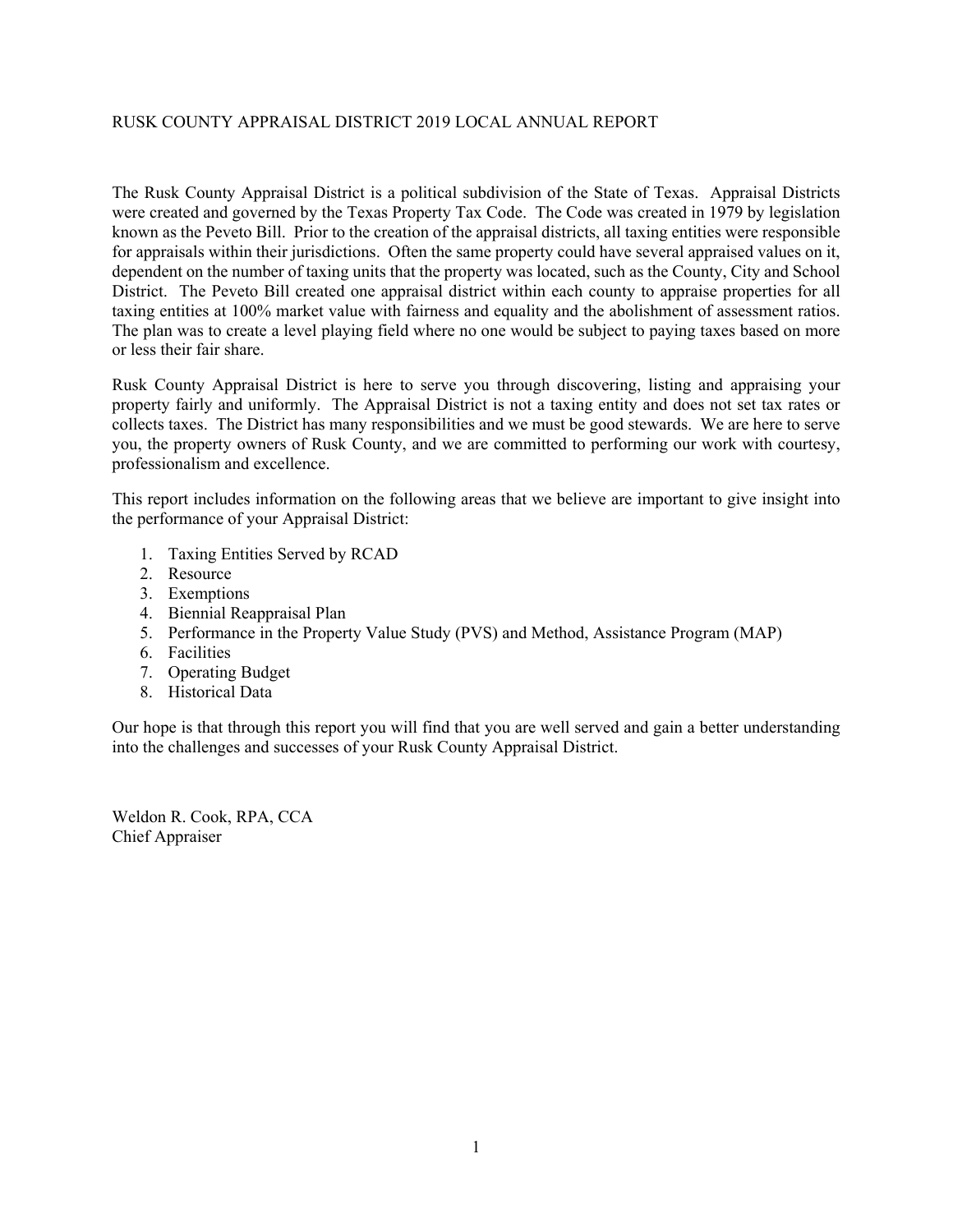## RUSK COUNTY APPRAISAL DISTRICT

# 2019

### LOCAL ANNUAL REPORT

BOARD OF DIRECTORS

Mr. Pat McCrory, Chairman

Mr. Clifford Harkless, Vice Chairman

Mrs. Lanita Whitehead, Secretary

Mr. Jon Johnston, Director

Mr. Jimmy Jones, Director

Chief Appraiser

 $\mathcal{L}_\text{max}$  , we have the set of the set of the set of the set of the set of the set of the set of the set of the set of the set of the set of the set of the set of the set of the set of the set of the set of the set of

Weldon R. Cook, RPA, CCA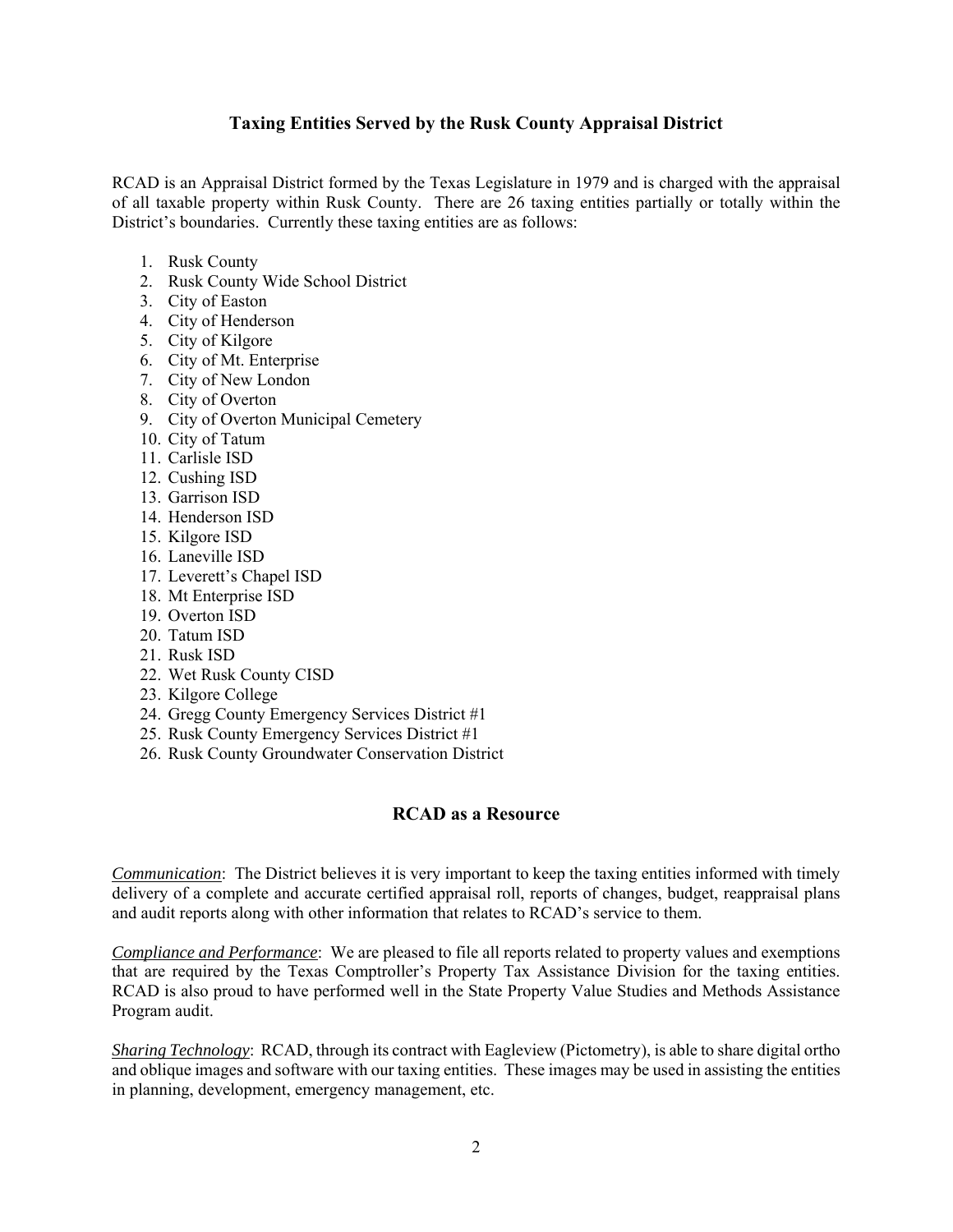#### RUSK COUNTY APPRAISAL DISTRICT 2019 LOCAL ANNUAL REPORT

The Rusk County Appraisal District is a political subdivision of the State of Texas. Appraisal Districts were created and governed by the Texas Property Tax Code. The Code was created in 1979 by legislation known as the Peveto Bill. Prior to the creation of the appraisal districts, all taxing entities were responsible for appraisals within their jurisdictions. Often the same property could have several appraised values on it, dependent on the number of taxing units that the property was located, such as the County, City and School District. The Peveto Bill created one appraisal district within each county to appraise properties for all taxing entities at 100% market value with fairness and equality and the abolishment of assessment ratios. The plan was to create a level playing field where no one would be subject to paying taxes based on more or less their fair share.

Rusk County Appraisal District is here to serve you through discovering, listing and appraising your property fairly and uniformly. The Appraisal District is not a taxing entity and does not set tax rates or collects taxes. The District has many responsibilities and we must be good stewards. We are here to serve you, the property owners of Rusk County, and we are committed to performing our work with courtesy, professionalism and excellence.

This report includes information on the following areas that we believe are important to give insight into the performance of your Appraisal District:

- 1. Taxing Entities Served by RCAD
- 2. Resource
- 3. Exemptions
- 4. Biennial Reappraisal Plan
- 5. Performance in the Property Value Study (PVS) and Method, Assistance Program (MAP)
- 6. Facilities
- 7. Operating Budget
- 8. Historical Data

Our hope is that through this report you will find that you are well served and gain a better understanding into the challenges and successes of your Rusk County Appraisal District.

Weldon R. Cook, RPA, CCA Chief Appraiser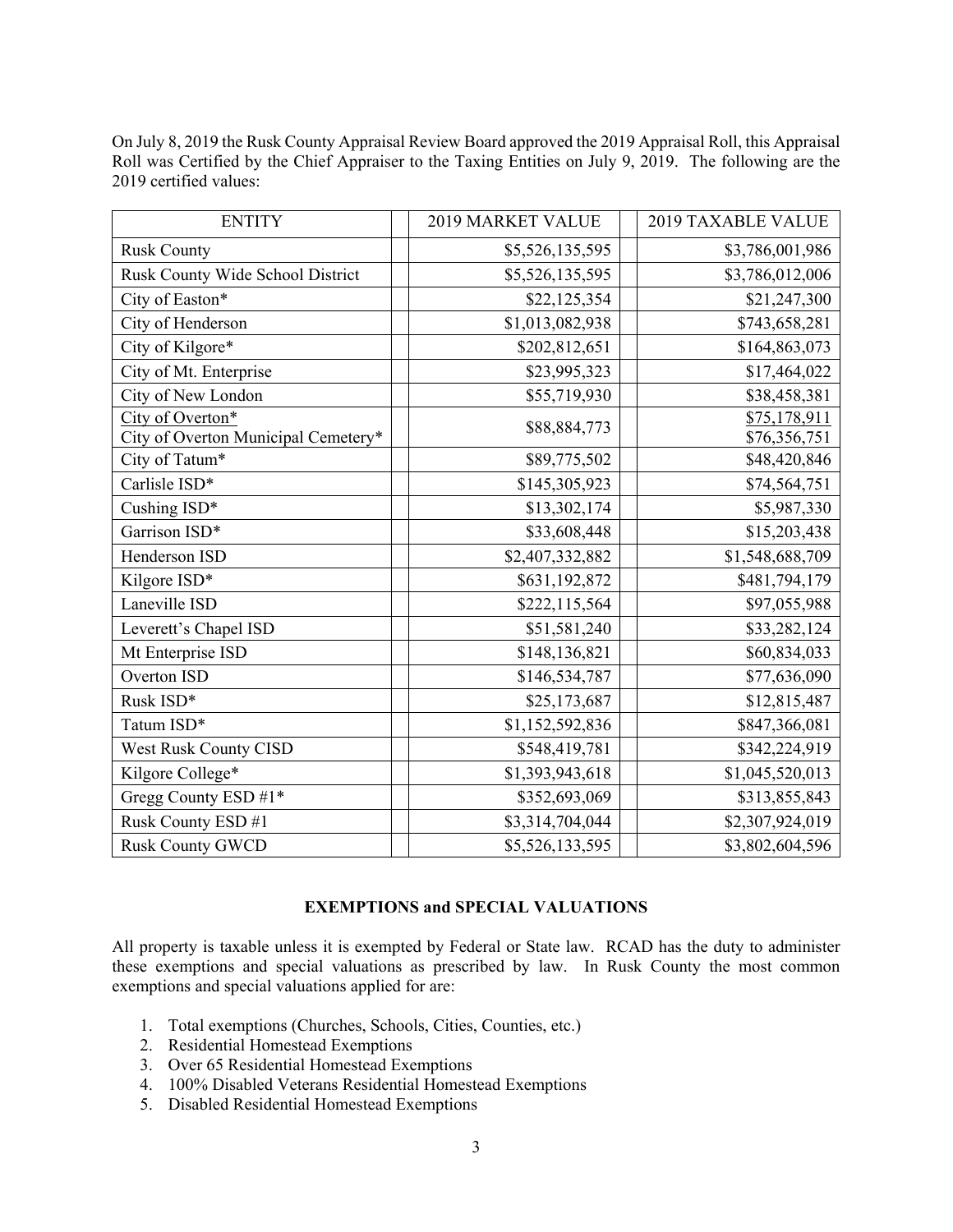#### **Taxing Entities Served by the Rusk County Appraisal District**

RCAD is an Appraisal District formed by the Texas Legislature in 1979 and is charged with the appraisal of all taxable property within Rusk County. There are 26 taxing entities partially or totally within the District's boundaries. Currently these taxing entities are as follows:

- 1. Rusk County
- 2. Rusk County Wide School District
- 3. City of Easton
- 4. City of Henderson
- 5. City of Kilgore
- 6. City of Mt. Enterprise
- 7. City of New London
- 8. City of Overton
- 9. City of Overton Municipal Cemetery
- 10. City of Tatum
- 11. Carlisle ISD
- 12. Cushing ISD
- 13. Garrison ISD
- 14. Henderson ISD
- 15. Kilgore ISD
- 16. Laneville ISD
- 17. Leverett's Chapel ISD
- 18. Mt Enterprise ISD
- 19. Overton ISD
- 20. Tatum ISD
- 21. Rusk ISD
- 22. Wet Rusk County CISD
- 23. Kilgore College
- 24. Gregg County Emergency Services District #1
- 25. Rusk County Emergency Services District #1
- 26. Rusk County Groundwater Conservation District

#### **RCAD as a Resource**

*Communication*: The District believes it is very important to keep the taxing entities informed with timely delivery of a complete and accurate certified appraisal roll, reports of changes, budget, reappraisal plans and audit reports along with other information that relates to RCAD's service to them.

*Compliance and Performance*: We are pleased to file all reports related to property values and exemptions that are required by the Texas Comptroller's Property Tax Assistance Division for the taxing entities. RCAD is also proud to have performed well in the State Property Value Studies and Methods Assistance Program audit.

*Sharing Technology*: RCAD, through its contract with Eagleview (Pictometry), is able to share digital ortho and oblique images and software with our taxing entities. These images may be used in assisting the entities in planning, development, emergency management, etc.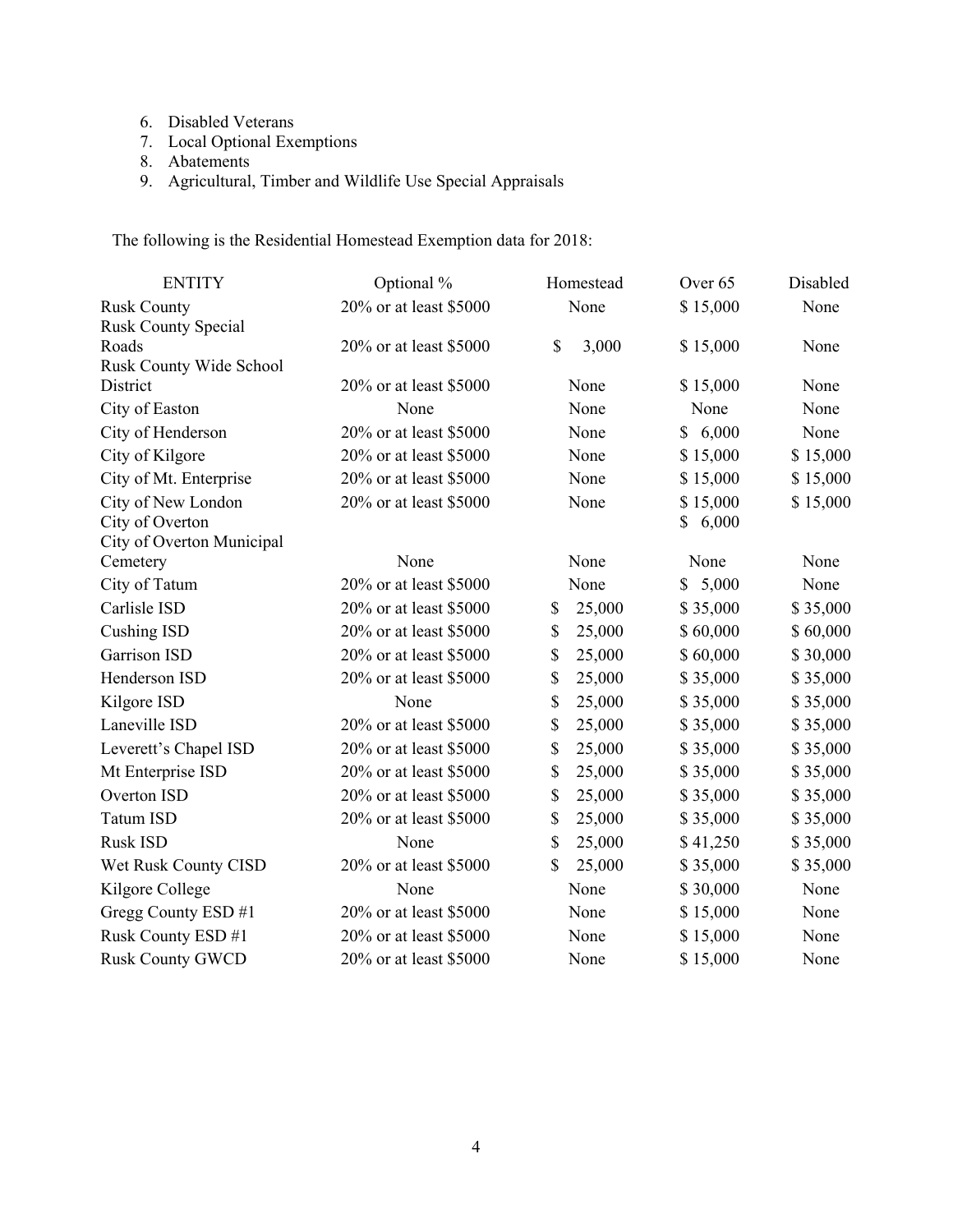| <b>ENTITY</b>                                           | 2019 MARKET VALUE | 2019 TAXABLE VALUE           |
|---------------------------------------------------------|-------------------|------------------------------|
| <b>Rusk County</b>                                      | \$5,526,135,595   | \$3,786,001,986              |
| Rusk County Wide School District                        | \$5,526,135,595   | \$3,786,012,006              |
| City of Easton*                                         | \$22,125,354      | \$21,247,300                 |
| City of Henderson                                       | \$1,013,082,938   | \$743,658,281                |
| City of Kilgore*                                        | \$202,812,651     | \$164,863,073                |
| City of Mt. Enterprise                                  | \$23,995,323      | \$17,464,022                 |
| City of New London                                      | \$55,719,930      | \$38,458,381                 |
| City of Overton*<br>City of Overton Municipal Cemetery* | \$88,884,773      | \$75,178,911<br>\$76,356,751 |
| City of Tatum*                                          | \$89,775,502      | \$48,420,846                 |
| Carlisle ISD*                                           | \$145,305,923     | \$74,564,751                 |
| Cushing ISD*                                            | \$13,302,174      | \$5,987,330                  |
| Garrison ISD*                                           | \$33,608,448      | \$15,203,438                 |
| Henderson ISD                                           | \$2,407,332,882   | \$1,548,688,709              |
| Kilgore ISD*                                            | \$631,192,872     | \$481,794,179                |
| Laneville ISD                                           | \$222,115,564     | \$97,055,988                 |
| Leverett's Chapel ISD                                   | \$51,581,240      | \$33,282,124                 |
| Mt Enterprise ISD                                       | \$148,136,821     | \$60,834,033                 |
| Overton ISD                                             | \$146,534,787     | \$77,636,090                 |
| Rusk ISD*                                               | \$25,173,687      | \$12,815,487                 |
| Tatum ISD*                                              | \$1,152,592,836   | \$847,366,081                |
| <b>West Rusk County CISD</b>                            | \$548,419,781     | \$342,224,919                |
| Kilgore College*                                        | \$1,393,943,618   | \$1,045,520,013              |
| Gregg County ESD #1*                                    | \$352,693,069     | \$313,855,843                |
| Rusk County ESD #1                                      | \$3,314,704,044   | \$2,307,924,019              |
| <b>Rusk County GWCD</b>                                 | \$5,526,133,595   | \$3,802,604,596              |

On July 8, 2019 the Rusk County Appraisal Review Board approved the 2019 Appraisal Roll, this Appraisal Roll was Certified by the Chief Appraiser to the Taxing Entities on July 9, 2019. The following are the 2019 certified values:

#### **EXEMPTIONS and SPECIAL VALUATIONS**

All property is taxable unless it is exempted by Federal or State law. RCAD has the duty to administer these exemptions and special valuations as prescribed by law. In Rusk County the most common exemptions and special valuations applied for are:

- 1. Total exemptions (Churches, Schools, Cities, Counties, etc.)
- 2. Residential Homestead Exemptions
- 3. Over 65 Residential Homestead Exemptions
- 4. 100% Disabled Veterans Residential Homestead Exemptions
- 5. Disabled Residential Homestead Exemptions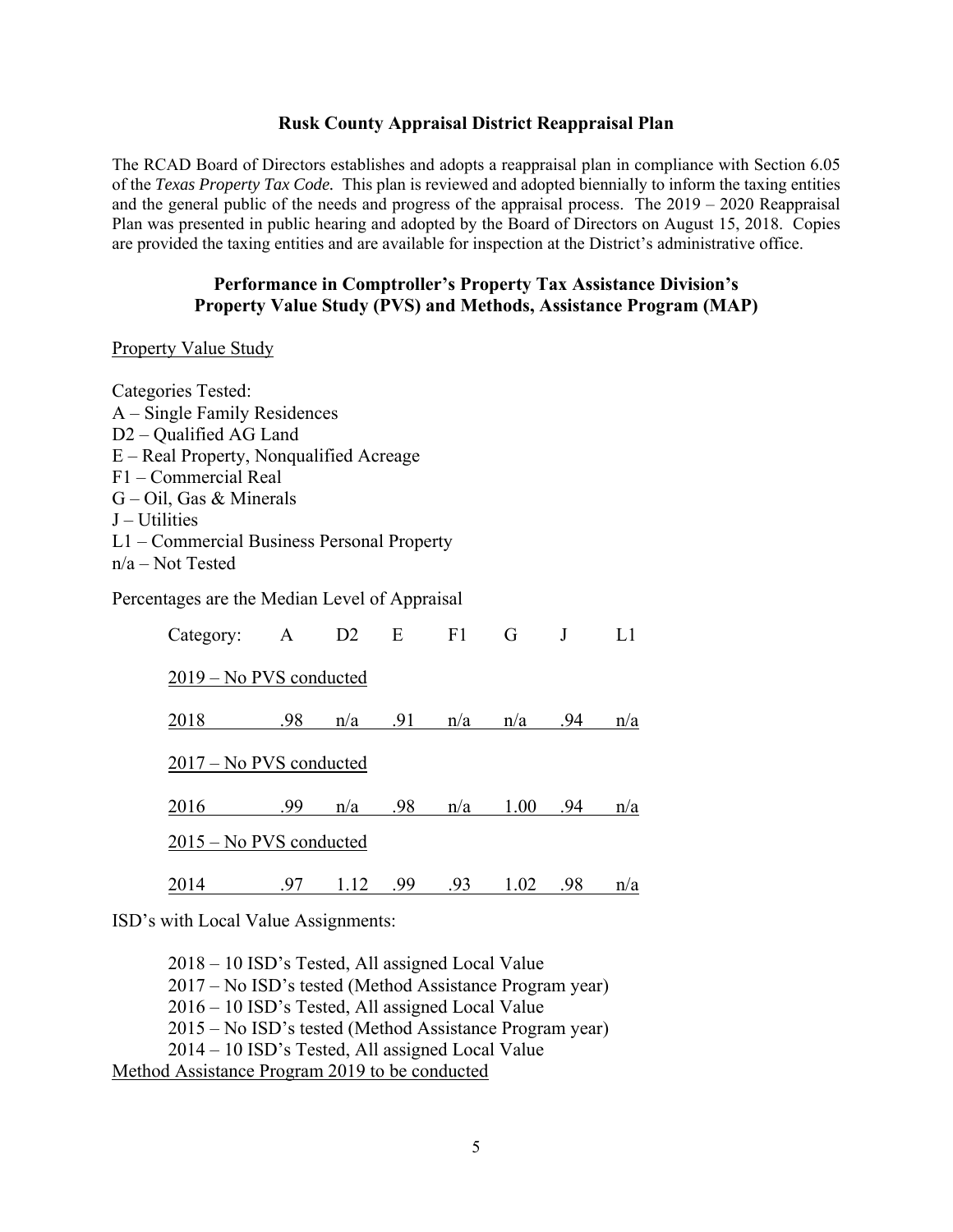- 6. Disabled Veterans
- 7. Local Optional Exemptions
- 8. Abatements
- 9. Agricultural, Timber and Wildlife Use Special Appraisals

The following is the Residential Homestead Exemption data for 2018:

| <b>ENTITY</b>              | Optional %             | Homestead    | Over <sub>65</sub> | Disabled |
|----------------------------|------------------------|--------------|--------------------|----------|
| <b>Rusk County</b>         | 20% or at least \$5000 | None         | \$15,000           | None     |
| <b>Rusk County Special</b> |                        |              |                    |          |
| Roads                      | 20% or at least \$5000 | \$<br>3,000  | \$15,000           | None     |
| Rusk County Wide School    |                        |              |                    |          |
| District                   | 20% or at least \$5000 | None         | \$15,000           | None     |
| City of Easton             | None                   | None         | None               | None     |
| City of Henderson          | 20% or at least \$5000 | None         | 6,000<br>\$        | None     |
| City of Kilgore            | 20% or at least \$5000 | None         | \$15,000           | \$15,000 |
| City of Mt. Enterprise     | 20% or at least \$5000 | None         | \$15,000           | \$15,000 |
| City of New London         | 20% or at least \$5000 | None         | \$15,000           | \$15,000 |
| City of Overton            |                        |              | \$6,000            |          |
| City of Overton Municipal  |                        |              |                    |          |
| Cemetery                   | None                   | None         | None               | None     |
| City of Tatum              | 20% or at least \$5000 | None         | \$5,000            | None     |
| Carlisle ISD               | 20% or at least \$5000 | 25,000<br>\$ | \$35,000           | \$35,000 |
| <b>Cushing ISD</b>         | 20% or at least \$5000 | \$<br>25,000 | \$60,000           | \$60,000 |
| Garrison ISD               | 20% or at least \$5000 | 25,000<br>\$ | \$60,000           | \$30,000 |
| Henderson ISD              | 20% or at least \$5000 | \$<br>25,000 | \$35,000           | \$35,000 |
| Kilgore ISD                | None                   | \$<br>25,000 | \$35,000           | \$35,000 |
| Laneville ISD              | 20% or at least \$5000 | \$<br>25,000 | \$35,000           | \$35,000 |
| Leverett's Chapel ISD      | 20% or at least \$5000 | \$<br>25,000 | \$35,000           | \$35,000 |
| Mt Enterprise ISD          | 20% or at least \$5000 | \$<br>25,000 | \$35,000           | \$35,000 |
| Overton ISD                | 20% or at least \$5000 | \$<br>25,000 | \$35,000           | \$35,000 |
| <b>Tatum ISD</b>           | 20% or at least \$5000 | \$<br>25,000 | \$35,000           | \$35,000 |
| Rusk ISD                   | None                   | \$<br>25,000 | \$41,250           | \$35,000 |
| Wet Rusk County CISD       | 20% or at least \$5000 | \$<br>25,000 | \$35,000           | \$35,000 |
| Kilgore College            | None                   | None         | \$30,000           | None     |
| Gregg County ESD #1        | 20% or at least \$5000 | None         | \$15,000           | None     |
| Rusk County ESD #1         | 20% or at least \$5000 | None         | \$15,000           | None     |
| <b>Rusk County GWCD</b>    | 20% or at least \$5000 | None         | \$15,000           | None     |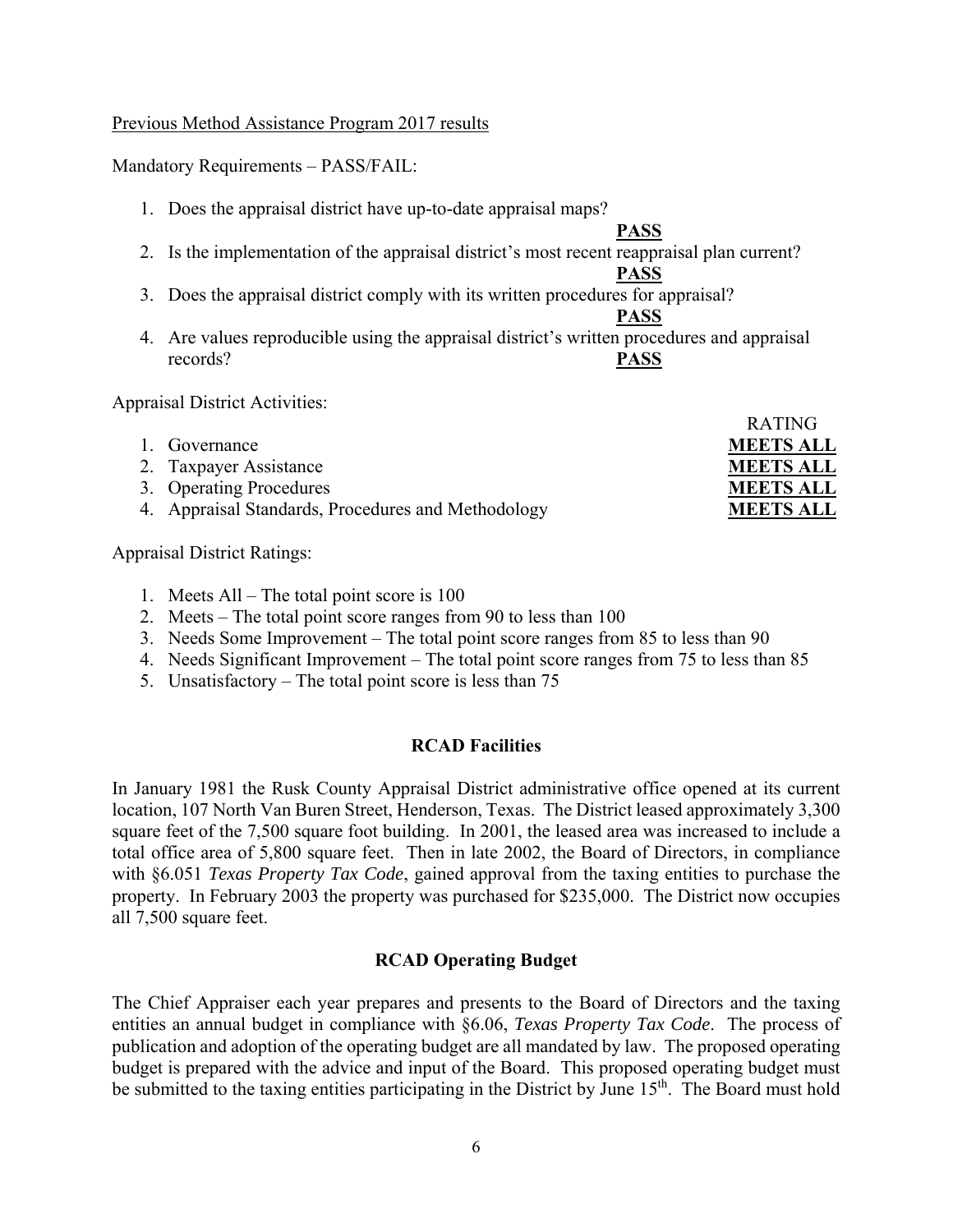#### **Rusk County Appraisal District Reappraisal Plan**

The RCAD Board of Directors establishes and adopts a reappraisal plan in compliance with Section 6.05 of the *Texas Property Tax Code.* This plan is reviewed and adopted biennially to inform the taxing entities and the general public of the needs and progress of the appraisal process. The 2019 – 2020 Reappraisal Plan was presented in public hearing and adopted by the Board of Directors on August 15, 2018. Copies are provided the taxing entities and are available for inspection at the District's administrative office.

#### **Performance in Comptroller's Property Tax Assistance Division's Property Value Study (PVS) and Methods, Assistance Program (MAP)**

#### Property Value Study

| Categories Tested:                         |
|--------------------------------------------|
| A – Single Family Residences               |
| D <sub>2</sub> – Qualified AG Land         |
| $E - Real Property$ , Nonqualified Acreage |
| F1 - Commercial Real                       |
| $G - Oil$ , Gas & Minerals                 |
| $J-Utilities$                              |
| L1 – Commercial Business Personal Property |
| $n/a - Not$ Tested                         |

Percentages are the Median Level of Appraisal

| Category:                 | $\mathbf{A}$ | D <sub>2</sub> | E   | F1  | G    |     |     |
|---------------------------|--------------|----------------|-----|-----|------|-----|-----|
| 2019 – No PVS conducted   |              |                |     |     |      |     |     |
| 2018                      | .98          | n/a            | .91 | n/a | n/a  | .94 | n/a |
| $2017 - No PVS$ conducted |              |                |     |     |      |     |     |
| 2016                      | .99          | n/a            | .98 | n/a | 1.00 | .94 | n/a |
| 2015 – No PVS conducted   |              |                |     |     |      |     |     |
| 2014                      | .97          | 1.12           | .99 | .93 | 1.02 | .98 | n/a |

ISD's with Local Value Assignments:

2018 – 10 ISD's Tested, All assigned Local Value 2017 – No ISD's tested (Method Assistance Program year) 2016 – 10 ISD's Tested, All assigned Local Value 2015 – No ISD's tested (Method Assistance Program year) 2014 – 10 ISD's Tested, All assigned Local Value Method Assistance Program 2019 to be conducted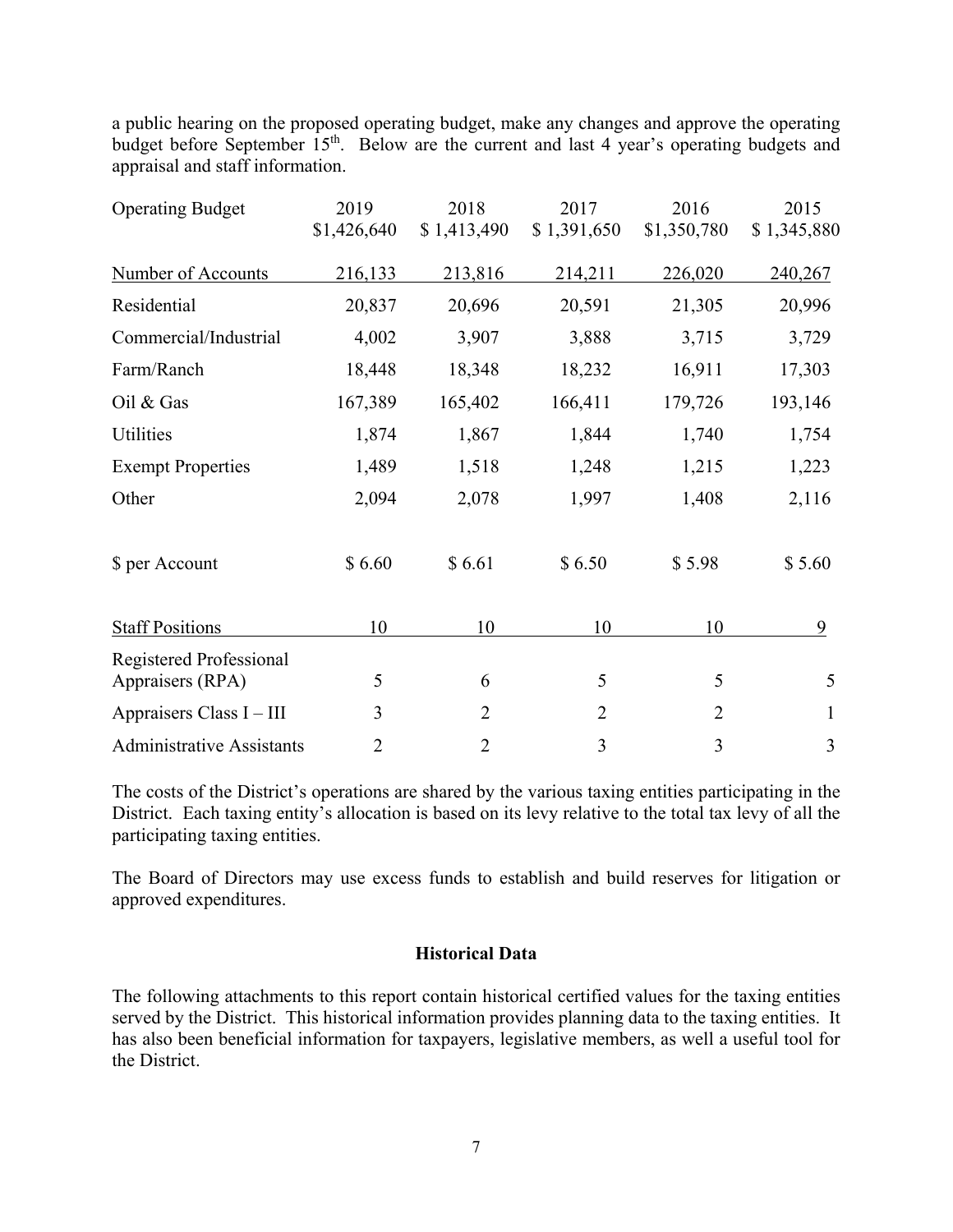#### Previous Method Assistance Program 2017 results

Mandatory Requirements – PASS/FAIL:

1. Does the appraisal district have up-to-date appraisal maps?

**PASS**

2. Is the implementation of the appraisal district's most recent reappraisal plan current? **PASS**

- 3. Does the appraisal district comply with its written procedures for appraisal?
- **PASS** 4. Are values reproducible using the appraisal district's written procedures and appraisal records? **PASS**

Appraisal District Activities:

|                                                    | <b>RATING</b>    |
|----------------------------------------------------|------------------|
| 1. Governance                                      | <b>MEETS ALL</b> |
| 2. Taxpayer Assistance                             | <b>MEETS ALL</b> |
| 3. Operating Procedures                            | <b>MEETS ALL</b> |
| 4. Appraisal Standards, Procedures and Methodology | <b>MEETS ALL</b> |

Appraisal District Ratings:

- 1. Meets All The total point score is 100
- 2. Meets The total point score ranges from 90 to less than 100
- 3. Needs Some Improvement The total point score ranges from 85 to less than 90
- 4. Needs Significant Improvement The total point score ranges from 75 to less than 85
- 5. Unsatisfactory The total point score is less than 75

#### **RCAD Facilities**

In January 1981 the Rusk County Appraisal District administrative office opened at its current location, 107 North Van Buren Street, Henderson, Texas. The District leased approximately 3,300 square feet of the 7,500 square foot building. In 2001, the leased area was increased to include a total office area of 5,800 square feet. Then in late 2002, the Board of Directors, in compliance with §6.051 *Texas Property Tax Code*, gained approval from the taxing entities to purchase the property. In February 2003 the property was purchased for \$235,000. The District now occupies all 7,500 square feet.

#### **RCAD Operating Budget**

The Chief Appraiser each year prepares and presents to the Board of Directors and the taxing entities an annual budget in compliance with §6.06, *Texas Property Tax Code*. The process of publication and adoption of the operating budget are all mandated by law. The proposed operating budget is prepared with the advice and input of the Board. This proposed operating budget must be submitted to the taxing entities participating in the District by June 15<sup>th</sup>. The Board must hold